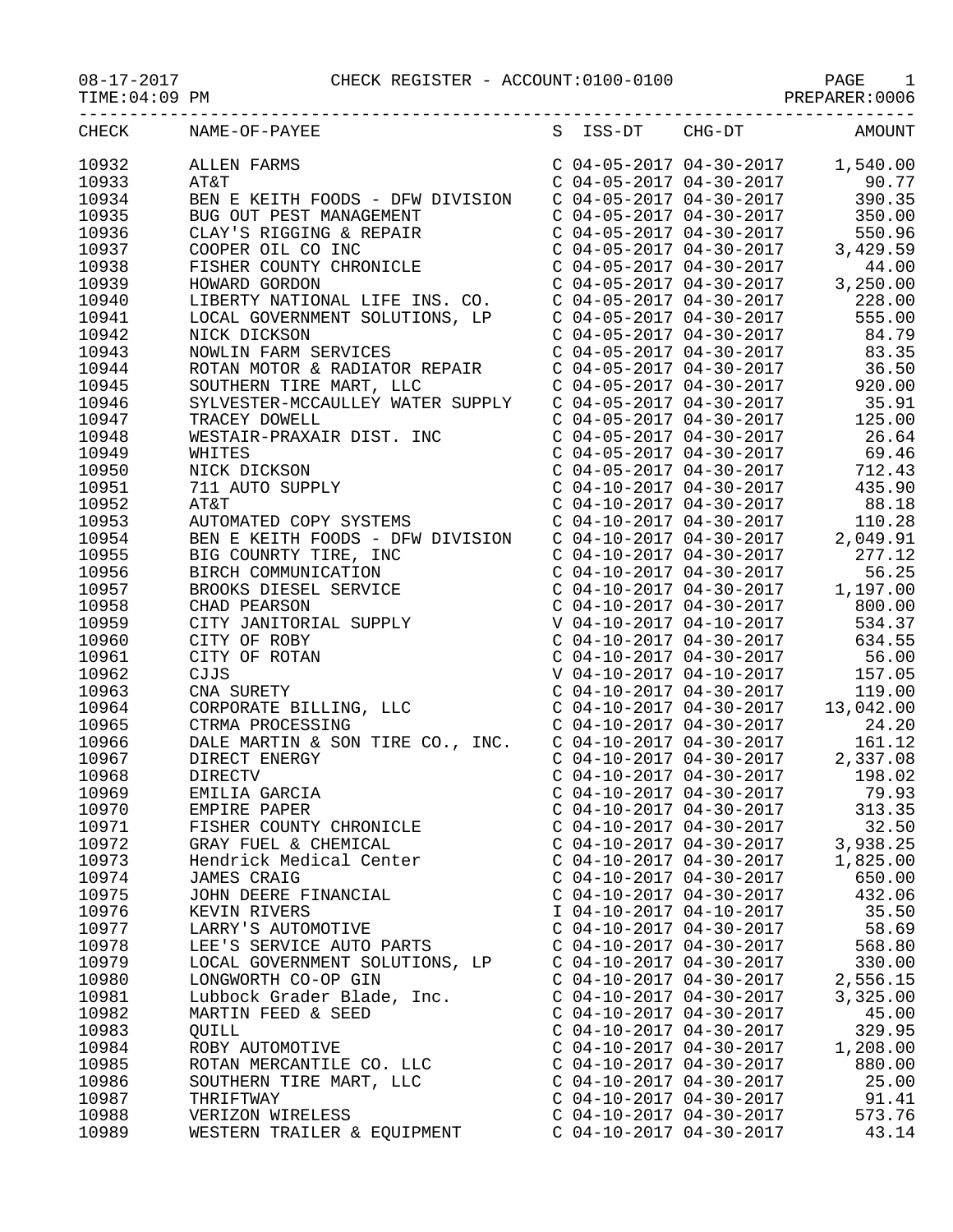## 08-17-2017 CHECK REGISTER - ACCOUNT:0100-0100 PAGE 2

PREPARER:0006

|       | CHECK NAME-OF-PAYEE<br>$\begin{tabular}{l c c c c c} \multicolumn{4}{l}{\textbf{MMDS}-\textbf{UPFFS}} & $\mathbb{C}$ & $\mathbb{C}$ & $\mathbb{C}$ & $\mathbb{C}$ & $\mathbb{C}$ \\ \multicolumn{4}{l}{\textbf{WHTTS FIS}} & $\mathbb{C}$ & $\mathbb{C}$ & $\mathbb{C}$ & $\mathbb{C}$ & $\mathbb{C}$ & $\mathbb{C}$ & $\mathbb{C}$ \\ \multicolumn{4}{l}{\textbf{MHTG FINR}} & $\mathbb{C}$ & $\mathbb{C}$ & $\mathbb{C}$ & $\mathbb{C}$ & $\mathbb{C}$ & $\mathbb{C}$ & $\mathbb{C}$ & $\math$ |                           |                           | S ISS-DT CHG-DT AMOUNT |
|-------|--------------------------------------------------------------------------------------------------------------------------------------------------------------------------------------------------------------------------------------------------------------------------------------------------------------------------------------------------------------------------------------------------------------------------------------------------------------------------------------------------|---------------------------|---------------------------|------------------------|
| 10990 |                                                                                                                                                                                                                                                                                                                                                                                                                                                                                                  |                           |                           |                        |
| 10991 |                                                                                                                                                                                                                                                                                                                                                                                                                                                                                                  |                           |                           |                        |
| 10992 |                                                                                                                                                                                                                                                                                                                                                                                                                                                                                                  |                           |                           |                        |
| 10993 |                                                                                                                                                                                                                                                                                                                                                                                                                                                                                                  |                           |                           |                        |
| 10994 |                                                                                                                                                                                                                                                                                                                                                                                                                                                                                                  |                           |                           |                        |
| 10995 |                                                                                                                                                                                                                                                                                                                                                                                                                                                                                                  |                           |                           |                        |
| 10996 |                                                                                                                                                                                                                                                                                                                                                                                                                                                                                                  |                           |                           |                        |
| 10997 |                                                                                                                                                                                                                                                                                                                                                                                                                                                                                                  |                           |                           |                        |
| 10998 |                                                                                                                                                                                                                                                                                                                                                                                                                                                                                                  |                           |                           |                        |
| 10999 |                                                                                                                                                                                                                                                                                                                                                                                                                                                                                                  |                           |                           |                        |
| 11000 |                                                                                                                                                                                                                                                                                                                                                                                                                                                                                                  |                           |                           |                        |
| 11001 |                                                                                                                                                                                                                                                                                                                                                                                                                                                                                                  |                           |                           |                        |
| 11002 |                                                                                                                                                                                                                                                                                                                                                                                                                                                                                                  |                           |                           |                        |
| 11003 |                                                                                                                                                                                                                                                                                                                                                                                                                                                                                                  |                           |                           |                        |
| 11004 |                                                                                                                                                                                                                                                                                                                                                                                                                                                                                                  |                           |                           |                        |
| 11005 |                                                                                                                                                                                                                                                                                                                                                                                                                                                                                                  |                           |                           |                        |
| 11006 |                                                                                                                                                                                                                                                                                                                                                                                                                                                                                                  |                           |                           |                        |
|       |                                                                                                                                                                                                                                                                                                                                                                                                                                                                                                  |                           |                           |                        |
| 11007 |                                                                                                                                                                                                                                                                                                                                                                                                                                                                                                  |                           |                           |                        |
| 11008 |                                                                                                                                                                                                                                                                                                                                                                                                                                                                                                  |                           |                           |                        |
| 11009 |                                                                                                                                                                                                                                                                                                                                                                                                                                                                                                  |                           |                           |                        |
| 11010 |                                                                                                                                                                                                                                                                                                                                                                                                                                                                                                  |                           |                           |                        |
| 11011 |                                                                                                                                                                                                                                                                                                                                                                                                                                                                                                  |                           |                           |                        |
| 11012 |                                                                                                                                                                                                                                                                                                                                                                                                                                                                                                  |                           |                           |                        |
| 11013 |                                                                                                                                                                                                                                                                                                                                                                                                                                                                                                  |                           |                           |                        |
| 11014 |                                                                                                                                                                                                                                                                                                                                                                                                                                                                                                  |                           |                           |                        |
| 11015 |                                                                                                                                                                                                                                                                                                                                                                                                                                                                                                  |                           |                           |                        |
| 11016 |                                                                                                                                                                                                                                                                                                                                                                                                                                                                                                  |                           |                           |                        |
| 11017 |                                                                                                                                                                                                                                                                                                                                                                                                                                                                                                  |                           |                           |                        |
| 11018 |                                                                                                                                                                                                                                                                                                                                                                                                                                                                                                  |                           |                           |                        |
| 11019 |                                                                                                                                                                                                                                                                                                                                                                                                                                                                                                  |                           |                           |                        |
| 11020 |                                                                                                                                                                                                                                                                                                                                                                                                                                                                                                  |                           |                           |                        |
| 11021 | BEN E KEITH FOODS - DFW DIVISION C 04-12-2017 04-30-2017 1,734.07                                                                                                                                                                                                                                                                                                                                                                                                                                |                           |                           |                        |
| 11022 | BEN E REITH FOODS - DEW DIVISION<br>BIG COUNRTY ELECTRIC COOP<br>CLINIC PHARMACY<br>COOPER OIL CO INC<br>COOPER OIL CO INC<br>DOSSER OILFIELD SERVICES & GARAGE<br>CO4-12-2017 04-30-2017<br>COAL GOVERNMENT SOLUTIONS, LP<br>LOCAL GOVERNMENT                                                                                                                                                                                                                                                   |                           |                           |                        |
| 11023 |                                                                                                                                                                                                                                                                                                                                                                                                                                                                                                  |                           |                           |                        |
| 11024 |                                                                                                                                                                                                                                                                                                                                                                                                                                                                                                  |                           |                           |                        |
| 11025 |                                                                                                                                                                                                                                                                                                                                                                                                                                                                                                  |                           |                           |                        |
| 11026 |                                                                                                                                                                                                                                                                                                                                                                                                                                                                                                  |                           |                           |                        |
| 11027 |                                                                                                                                                                                                                                                                                                                                                                                                                                                                                                  |                           |                           |                        |
| 11028 | NAPA AUTO PARTS                                                                                                                                                                                                                                                                                                                                                                                                                                                                                  |                           | $C$ 04-12-2017 04-30-2017 | 55.95                  |
| 11029 | WARREN CAT                                                                                                                                                                                                                                                                                                                                                                                                                                                                                       | C 04-12-2017 04-30-2017   |                           | 21.84                  |
| 11030 | YELLOWHOUSE MACHINERY CO                                                                                                                                                                                                                                                                                                                                                                                                                                                                         | $C$ 04-12-2017 04-30-2017 |                           | 4,426.14               |
| 11031 | COMPTROLLER OF PUBLIC ACCOUNTS                                                                                                                                                                                                                                                                                                                                                                                                                                                                   | $C$ 04-12-2017 04-30-2017 |                           | 35,549.87              |
| 11032 | AT&T                                                                                                                                                                                                                                                                                                                                                                                                                                                                                             | $C$ 04-12-2017 04-30-2017 |                           | 427.89                 |
| 11033 | ATMOS ENERGY                                                                                                                                                                                                                                                                                                                                                                                                                                                                                     | $C$ 04-12-2017 04-30-2017 |                           | 59.65                  |
| 11034 | BBVA COMPASS                                                                                                                                                                                                                                                                                                                                                                                                                                                                                     | V 04-12-2017 04-13-2017   |                           | 6,362.45               |
| 11035 | BIG COUNTRY OVERHEAD DOOR, INC                                                                                                                                                                                                                                                                                                                                                                                                                                                                   | $C$ 04-12-2017 04-30-2017 |                           | 283.49                 |
| 11036 | CNA SURETY                                                                                                                                                                                                                                                                                                                                                                                                                                                                                       | $C$ 04-12-2017 04-30-2017 |                           | 100.00                 |
| 11037 | CONOCO-2586-WEXBANK                                                                                                                                                                                                                                                                                                                                                                                                                                                                              | $C$ 04-12-2017 04-30-2017 |                           | 365.50                 |
| 11038 | DE LAGE LANDEN                                                                                                                                                                                                                                                                                                                                                                                                                                                                                   | $C$ 04-12-2017 04-30-2017 |                           | 224.72                 |
| 11039 | SHERRY WILLIAMSON, CLERK                                                                                                                                                                                                                                                                                                                                                                                                                                                                         | $C$ 04-12-2017 04-30-2017 |                           | 5.00                   |
| 11040 | PERDUE, BRANDON, FIELDER, COLLINS & C 04-13-2017 04-30-2017                                                                                                                                                                                                                                                                                                                                                                                                                                      |                           |                           | 514.88                 |
| 11041 | SHELL                                                                                                                                                                                                                                                                                                                                                                                                                                                                                            | V 04-13-2017 04-19-2017   |                           | 49.83                  |
| 11042 | BBVA COMPASS                                                                                                                                                                                                                                                                                                                                                                                                                                                                                     | $C$ 04-13-2017 04-30-2017 |                           | 6,362.15               |
| 11043 | AT&T                                                                                                                                                                                                                                                                                                                                                                                                                                                                                             | $C$ 04-18-2017 04-30-2017 |                           | 164.17                 |
| 11044 | CARD SERVICE CENTER                                                                                                                                                                                                                                                                                                                                                                                                                                                                              | V 04-18-2017 04-18-2017   |                           | 1,841.59               |
| 11045 | COAST TO COAST COMPUTER PRODUCTS                                                                                                                                                                                                                                                                                                                                                                                                                                                                 | $C$ 04-18-2017 04-30-2017 |                           | 345.50                 |
| 11046 | DATROO TECHNOLOGIES, LLC                                                                                                                                                                                                                                                                                                                                                                                                                                                                         | $C$ 04-18-2017 04-30-2017 |                           | 380.00                 |
| 11047 | DE LAGE LANDEN                                                                                                                                                                                                                                                                                                                                                                                                                                                                                   | $C$ 04-18-2017 04-30-2017 |                           | 235.96                 |
|       |                                                                                                                                                                                                                                                                                                                                                                                                                                                                                                  |                           |                           |                        |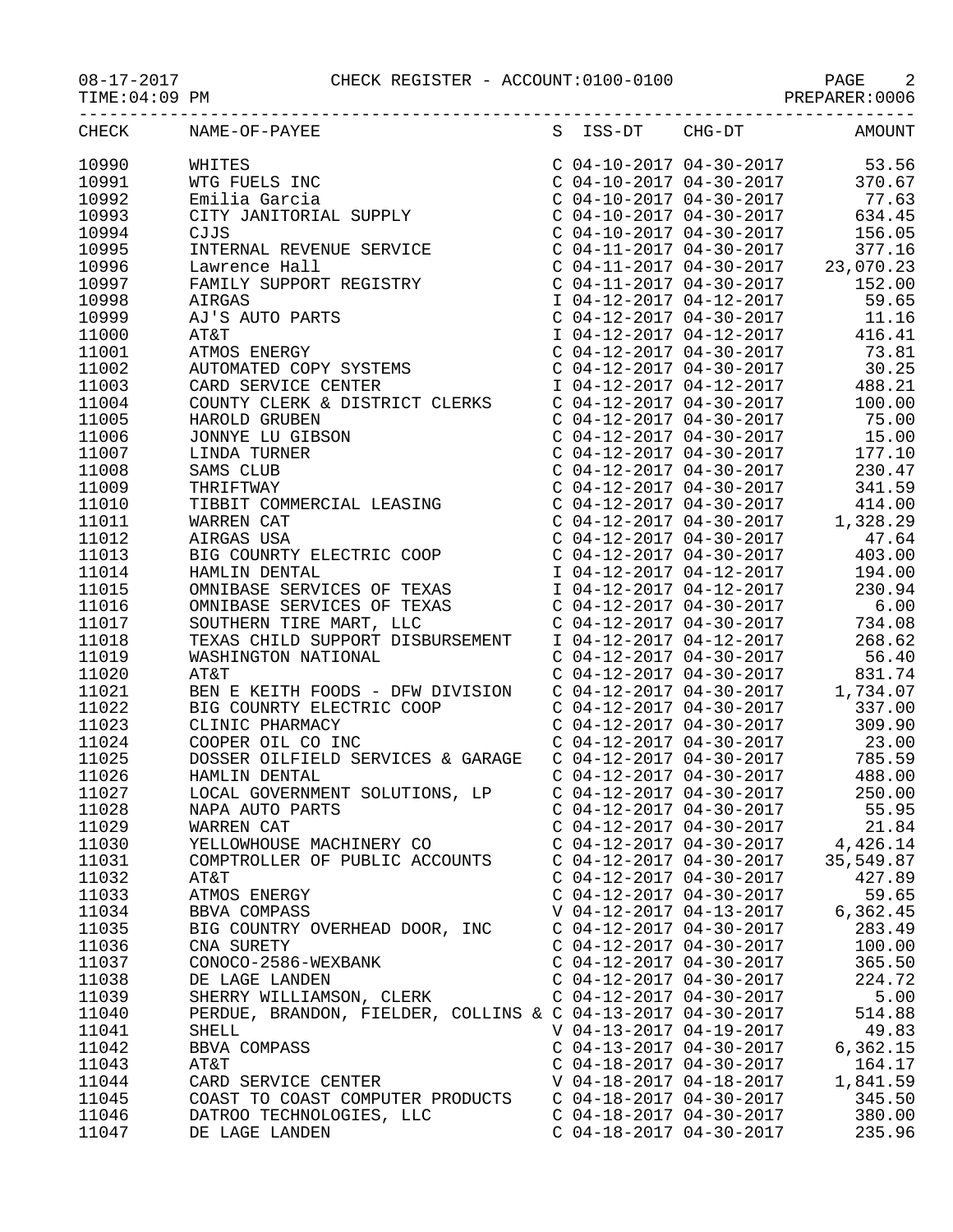|                     | r und |  |  |
|---------------------|-------|--|--|
| <u>nnnnannn • C</u> |       |  |  |

| CHECK | NAME-OF-PAYEE                                 | $S_{\mathcal{L}}$ | ISS-DT                    | CHG-DT                    | <b>AMOUNT</b> |
|-------|-----------------------------------------------|-------------------|---------------------------|---------------------------|---------------|
| 11048 | OFFICE DEPOT BUSINESS CREDIT                  |                   |                           | $C$ 04-18-2017 04-30-2017 | 275.96        |
| 11049 | <b>SHELL</b>                                  |                   | $C$ 04-18-2017 04-30-2017 |                           | 49.83         |
| 11050 | TEXAS ASSOCIATION OF COUNTIES                 |                   | $C$ 04-18-2017 04-30-2017 |                           | 326.00        |
| 11051 | VERIZON WIRELESS                              |                   | $C$ 04-18-2017 04-30-2017 |                           | 200.84        |
| 11052 | AT&T                                          |                   | $C$ 04-18-2017 04-30-2017 |                           | 141.30        |
| 11053 | AT&T                                          |                   | $C$ 04-18-2017 04-30-2017 |                           | 89.63         |
| 11054 | CARD SERVICE CENTER                           |                   | $C$ 04-18-2017 04-30-2017 |                           | 2,551.32      |
| 11055 | JONNYE LU GIBSON                              |                   | $C$ 04-19-2017 04-30-2017 |                           | 7.50          |
| 11056 | Jim H Fisher                                  |                   |                           | I 04-20-2017 04-20-2017   | 228.80        |
| 11057 | JONNYE LU GIBSON                              |                   | $C$ 04-25-2017 04-30-2017 |                           | 22.50         |
| 11058 | TEXAS VITAL STATISTICS                        |                   | $C$ 04-25-2017 05-31-2017 |                           | 150.00        |
| 11059 | ABILENE AUTO GLASS                            |                   | $C$ 04-26-2017 05-31-2017 |                           | 387.00        |
| 11060 | ALLEN FARMS                                   |                   | $C$ 04-26-2017 05-31-2017 |                           | 946.00        |
| 11061 | ATMOS ENERGY                                  |                   | $C$ 04-26-2017 05-31-2017 |                           | 175.02        |
| 11062 | CONOCO-2586-WEXBANK                           |                   | $C$ 04-26-2017 05-31-2017 |                           | 1,334.83      |
| 11063 | STAT BIOMEDICAL, INC                          |                   | $C$ 04-26-2017 05-31-2017 |                           | 1,412.66      |
| 11064 | SUPERIOR VISION OF TEXAS                      |                   | $C$ 04-26-2017 05-31-2017 |                           | 88.66         |
| 11065 | TEXAS ASSOCIATION OF COUNTIES                 |                   | $C$ 04-26-2017 05-31-2017 |                           | 24,564.29     |
| 11066 | TEXAS VITAL STATISTICS                        |                   | $C$ 04-26-2017 05-31-2017 |                           | 16.47         |
| 11067 | VISTA                                         |                   |                           | $C$ 04-26-2017 05-31-2017 | 250.00        |
|       | 9000000014 TEXAS COUNTY & DISTRICT RETIREMENT |                   | E 04-10-2017 04-17-2017   |                           | 1,801.82      |